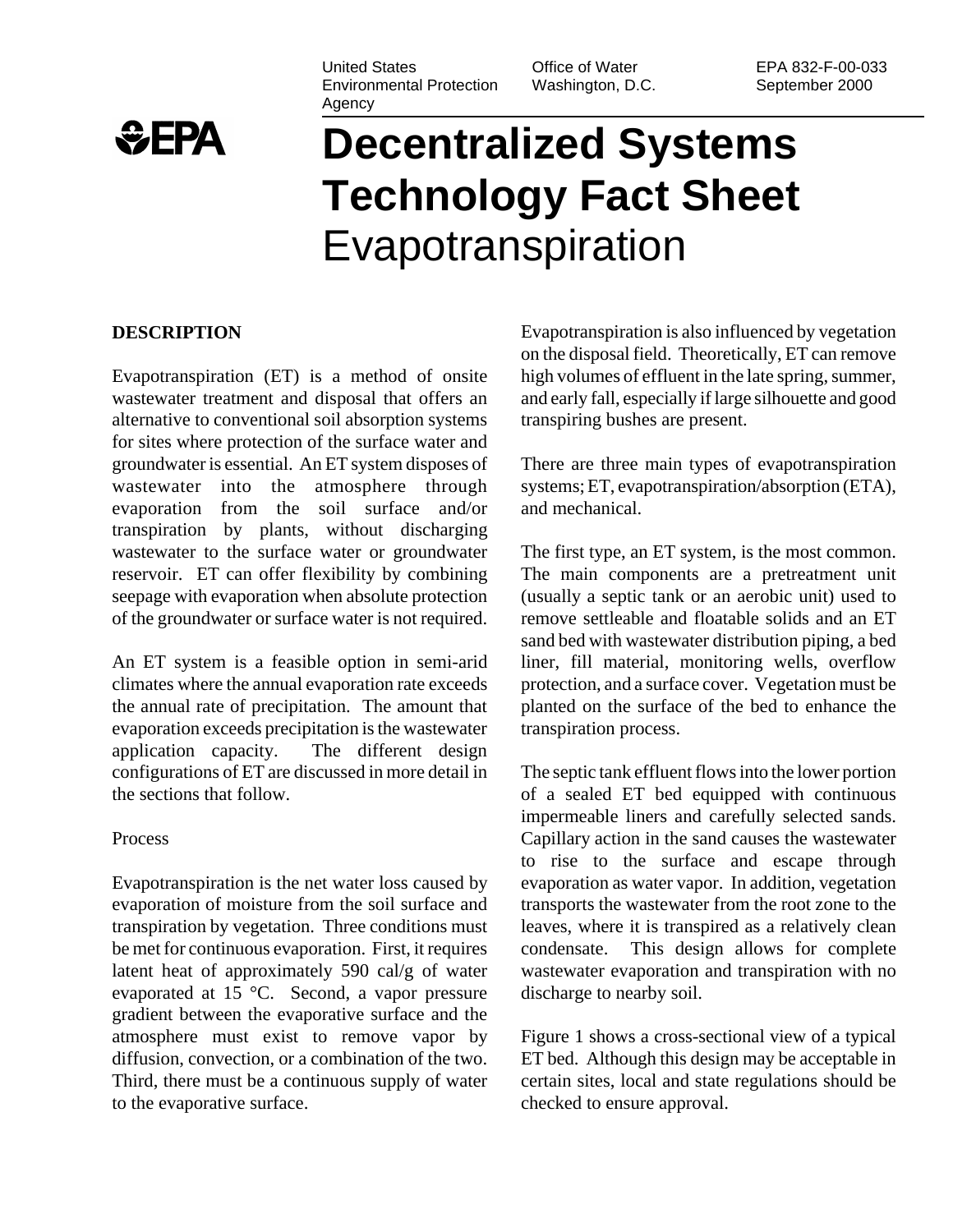The second type of evapotranspiration system is known as ETA. In addition to evaporation and transpiration, percolation also occurs through an unsealed bed. This design provides discharge to both the atmosphere and to the subsurface.



Source: copyright © Water Environment Federation, reprinted with permission, 1999.

# **FIGURE 1 CROSS SECTIONAL VIEW OF A TYPICAL EVAPOTRANSPIRATION BED**

The third type of evapotranspiration system, which involves the use of mechanical devices, is still under development. There are two types of mechanical evaporation systems, both of which require a septic tank for pretreatment and storage tank. The first type consists of a rotating disk unit, in which the disks rotate slowly, providing a large surface area for the wastewater to evaporate.

The second type of mechanical ET system is a concentric cylinder unit, where forced air enters the center of the cylinder, moves outward through wetted cloth wraps, and is discharged as vapor.

Mechanical systems use little electricity and require minimal maintenance, which makes them attractive options for individual home wastewater disposal in regions where evaporation exceeds precipitation.

## **APPLICABILITY**

Onsite systems with ET disposal are appropriate in locations with a shallow soil mantle, high

groundwater, relatively impermeable soils, absence of fractured bedrock, or other conditions that put the groundwater at risk. ET systems perform well in semi-arid and arid locations. In certain parts of the United States, ET systems are feasible for homes, outdoor recreation areas, and highway rest areas. It is important to note that assessment of the reliability of the system requires micro-climatic data.

#### Boyd County Demonstration Project

A demonstration site was set up about five miles from the Huntington Airport in Kentucky, in an area with low population density and rough topography. Approximately 60 families live in the sanitary district. The demonstration project serves 47 families, with 36 individual home aeration treatment plants and two multi-family aeration plants which serve 11 families. Six manufacturers provided 16 stream discharge units, two spray irrigation units, one ET unit, and 19 subsurface field discharge units. Four recycle units serving five homes produced clear, odorless water.

The ET unit is 2,000 square feet (two 1,000 square foot beds) designed for disposing effluent from a Cromaglass model C-5 aeration plant. The beds are sealed with plastic to keep the high ground water at the site from flooding them. They contain 8 inches of gravel, 18 inches of sand, and are covered with topsoil and planted with grass and junipers. They are crowned to shed rainwater.

The Kentucky test provided valuable data on how the system handles variations in loading rates. Although the ET beds were designed for a family of four, seven people lived at the site which increased water usage, yet the ET system continued to perform well with only one small modification to the distribution box. Before installation of the ET beds, raw sewage pooled in the yard of this house from a nonfunctioning septic tank and soil absorption field. Despite high rainfall, the ET system continues to perform satisfactorily.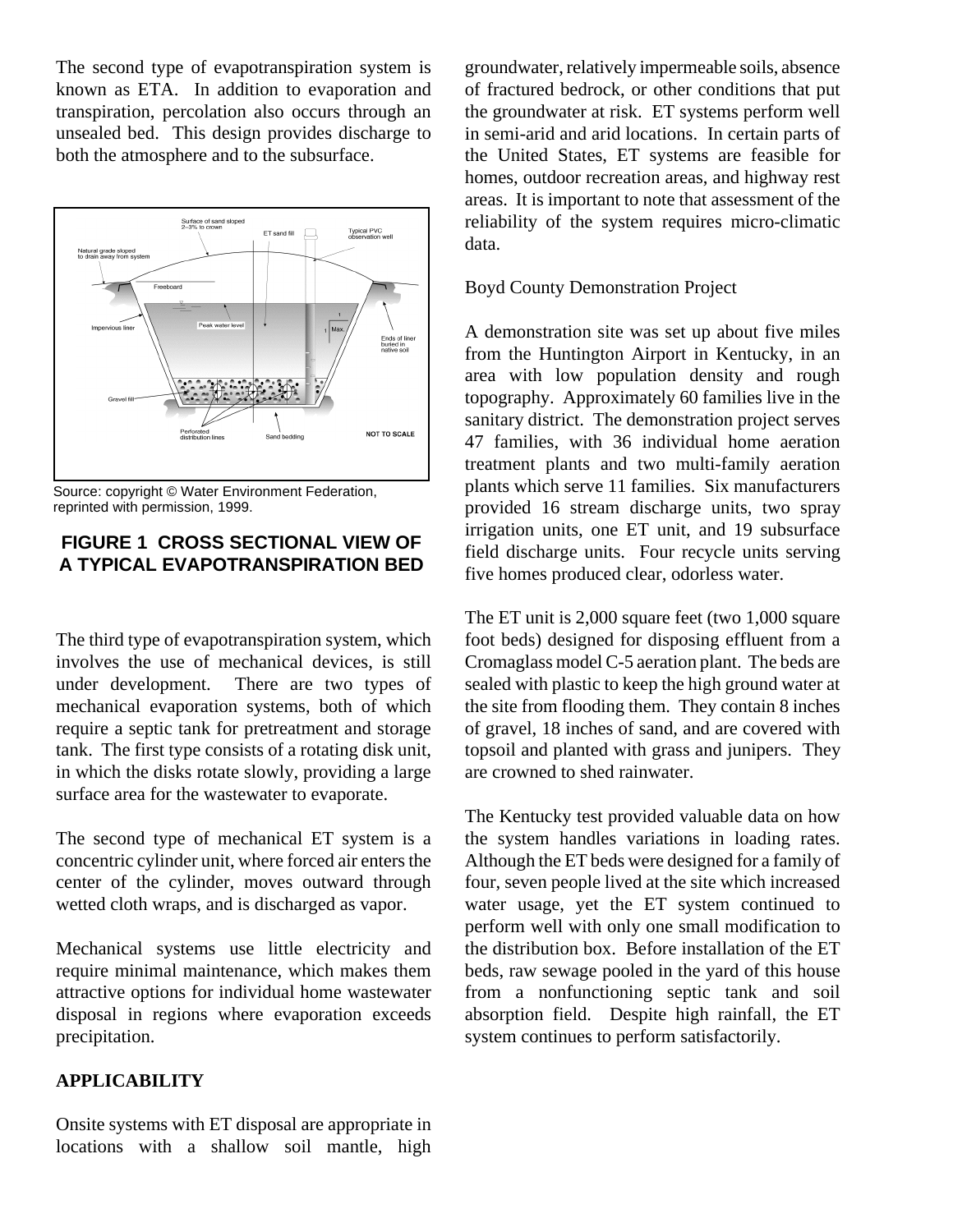Leigh Marine Laboratory, University of Auckland, New Zealand

Leigh Marine Laboratory, a research institution on the New Zealand coastline about 62 miles north of Auckland, has an ETA system which was installed in 1982. It has a design load to support 35 persons (including residents and day visitors) at 4,565 L/d (1,180 gallons per day) total flow. Three septic tanks feed a sump pump that discharges through a 400 m rising force main, to an ETA bed system on an exposed grass ridge 70 m above the laboratory complex.

There is a loading factor of 1.0, an ETA loading rate of 10 mm per day for beds, and an areal rate (including spaces between beds) of 3.75 mm per day. This system includes extensive groundwater and surface water drainage controls. The total bed area is  $450 \text{ m}^2$  divided into 20 beds, each 15 m by 1.5 m, arranged in four groups of five beds, with each group dose loaded for one week and rested for three.

Since their commissioning, the ETA beds have performed as predicted: in the summer, capillary action in the sand draws effluent to support vigorous grass growth; in the winter, the effluent gradually accumulates for storage and disposal during drier weather. The system is currently loaded between 80 and 90 percent of its capacity and is performing successfully.

## **ADVANTAGES AND DISADVANTAGES**

Listed below are some advantages and disadvantages of ET systems.

Advantages

- C ET systems may overcome site, soil, and geological limitations or physical constraints of land that prevent the use of subsurface wastewater disposal methods.
- C The risk of groundwater contamination is reduced with ET systems that have impermeable liners.
- C Costs are competitive with other onsite systems.
- C ET systems can be used to supplement soil absorption for sites with slowly permeable shallow soils with high water tables.
- C ET systems can be used for seasonal application, especially for summer homes or recreational parks in areas with high evaporation and transpiration rates, such as in the southwestern United States.
- C Landscaping enhances the aesthetics of an ET system as well as beautifies the area.

## Disadvantages

- C ET systems are governed by climatic conditions such as precipitation, wind speed, humidity, solar radiation, and temperature.
- C ET systems are not suitable in areas where the land is limited or where the surface is irregular.
- C ET systems have a limited storage capacity and thus cannot store much winter wastewater for evaporation in the summer.
- C There is a potential for overloading from infiltration of precipitation.
- C The bed liner must be watertight to prevent groundwater contamination.
- C ET systems are generally limited to sites where evaporation exceeds annual rainfall by at least 24 inches (i.e., arid zones).
- C Transpiration and evaporation can be reduced when the vegetation is dormant (i.e., winter months).
- C Salt accumulation and other elements may eventually eliminate vegetation and thus transpiration.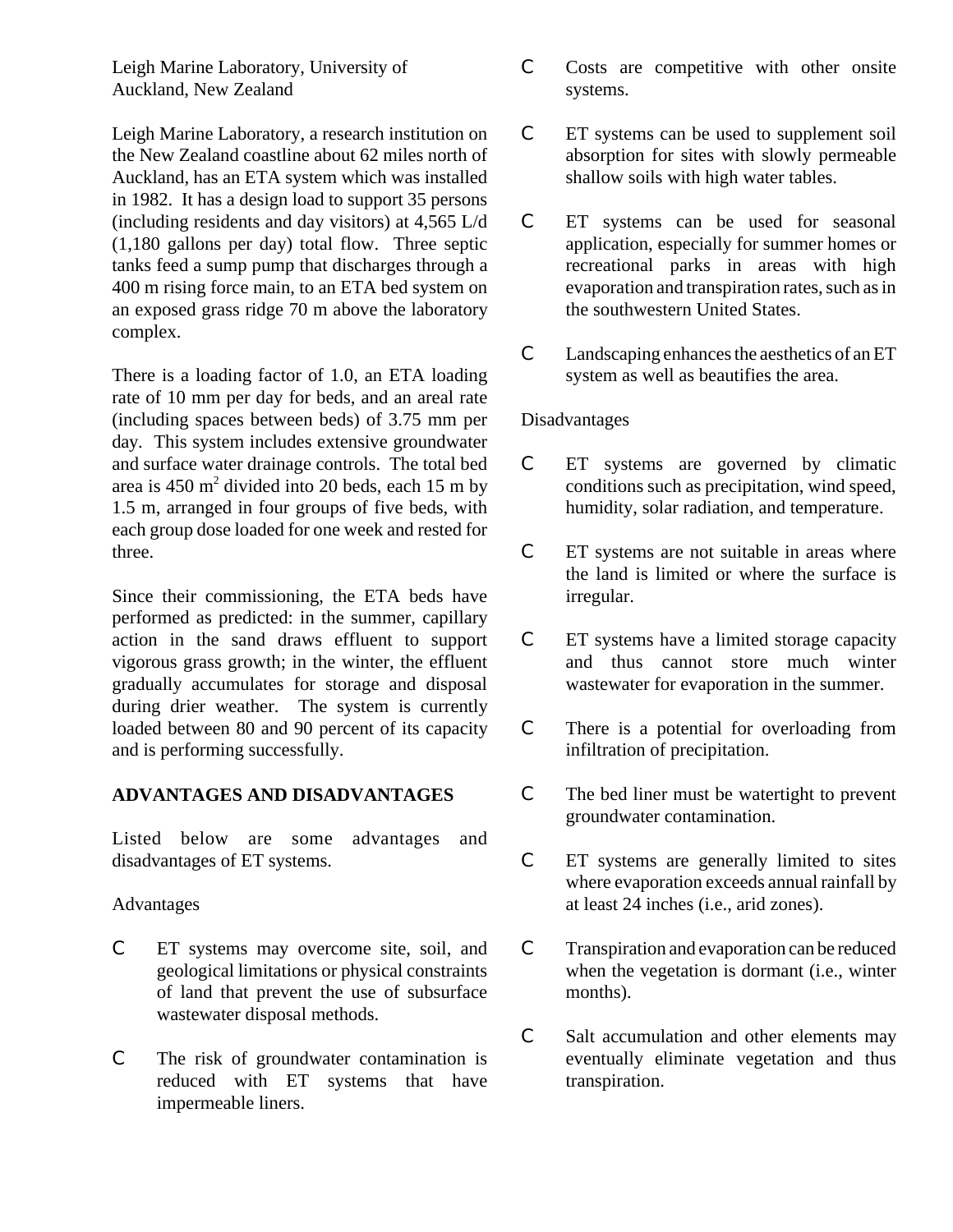# **DESIGN CRITERIA**

There are several variables that determine the size requirement of an ET system. The flow rate of domestic wastewater is site-specific. Accurate estimates (daily, weekly, or monthly) of flow rates must be calculated as part of the design process to prevent overloading associated with undersizing or the excessive cost of oversizing a system. The design flow rate should also include a safety factor to account for peak flows or increased site use in the future.

Like other disposal methods that require area-intensive construction, the use of ET systems can be constrained by limited land availability and site topography. For year-round, single-family homes, ET systems generally require about 4,000 to 6,000 square feet of available land. However, the use of water conservation plumbing devices could reduce the bed area requirements.

The maximum slope that an ET system can be used on has not yet been determined, although a slope greater than 15 percent could be used if terracing, serial distribution, and other necessary design features are incorporated.

# **PERFORMANCE**

By far the most important performance consideration of any ET system is the rate of evaporation. This is largely affected by climatic conditions such as precipitation, wind speed, humidity, solar radiation, and temperature. Since these factors are variables, evaporation rates can vary significantly, a factor which must be considered in the design of an ET system.

Although most precipitation will be absorbed into the ET bed, hydraulic overloading could occur if more water enters the system than is evaporated. Provisions for long-term storage of excess water can be expensive. Thus, the evaporation rate must exceed the precipitation rate. This makes an ET system suitable for areas with relatively low rainfall, such as the western and southwestern parts of the United States. Climate requirements are not as well defined for ETA systems, although the soils

must be able to accept all of the influent wastewater if net evaporation is zero for a long period of time.

In addition to the climate, other factors influence the performance of an ET system. These are discussed below.

## **Hydraulic Loading**

If the hydraulic loading is too high, wastewater could seep out from the system. However, if a loading rate is too low, it can result in a lower gravity (standing) water level in the bed and insufficient evaporation. This situation can be solved by sectional construction in level areas to maximize the water level in a particular section of the bed.

## Sand Capillary Rise Characteristics

The sand must be fine enough to draw the water up from the saturated zone to the surface by capillary action. The potential for capillary rising must be slightly more than the depth of the bed. However, if the sand is too fine, the bed can be clogged by solids from the wastewater.

## Cover Soil and Vegetation

The vegetation used in an ET system must be able to handle the varying depths of free water surface in the bed. Grasses, alfalfa, broad-leaf trees, and evergreens are types of vegetation used in ET beds. They have been known to increase the average annual evaporation rate from an ET bed to a rate higher than that for bare soil. However, grasses and alfalfa also result in nearly identical or reduced evaporation rates as compared to bare soil during winter and spring, when evaporation rates are normally at a minimum. Similarly, topsoil has been shown to reduce evaporation rates. Some evergreen shrubs have resulted in slightly higher evaporation rates than bare soil throughout the year. Water seekers with hair roots, such as berries, are not recommended because they may clog the distribution pipes.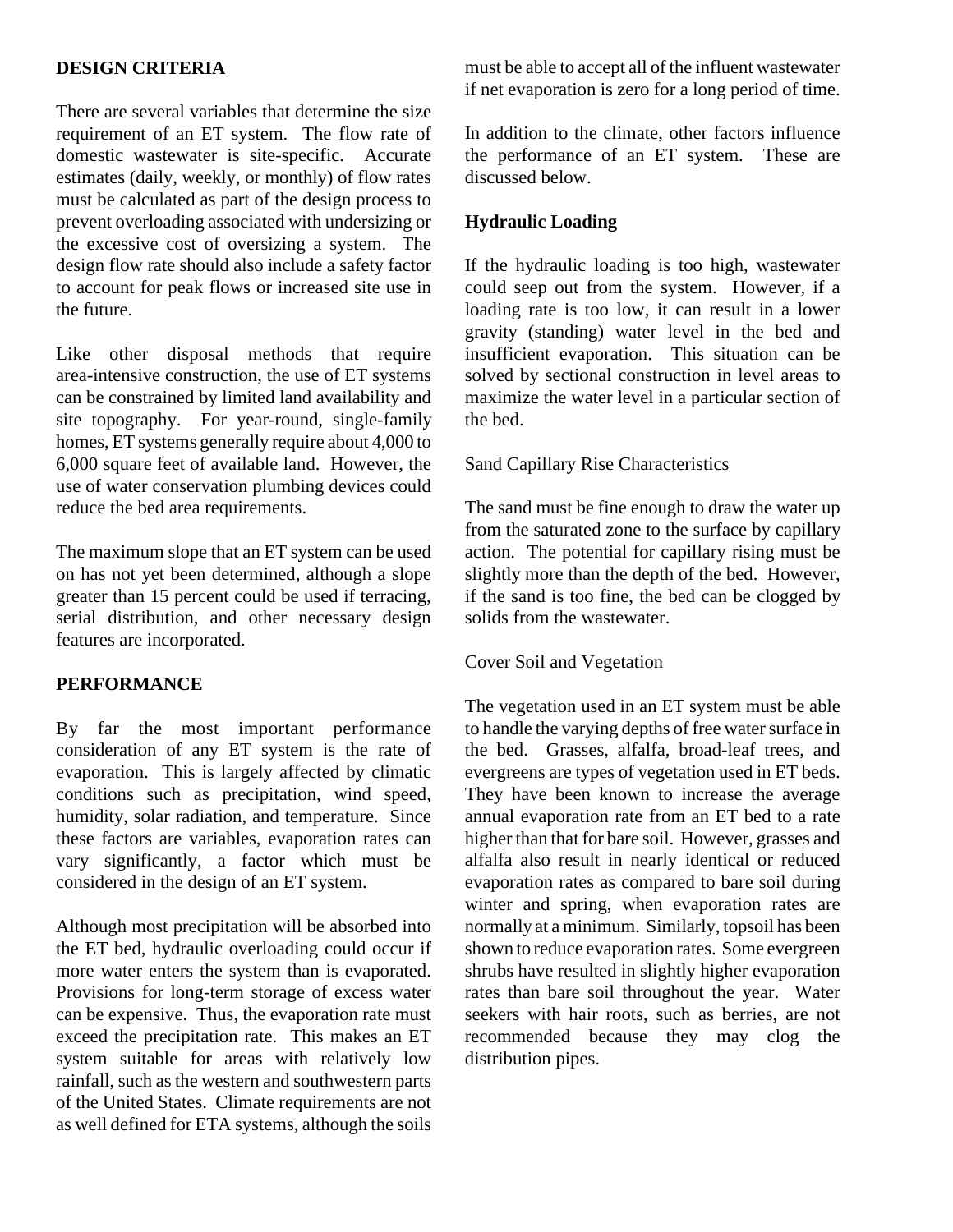Although ET system performance is generally affected less by construction techniques than most subsurface disposal methods, some aspects of ET construction can affect performance. For ET systems, main considerations are to ensure that the impermeable liner is watertight and that the sand has sufficient potential for capillary rise.

# Salt Accumulation (for ET only)

As wastewater is evaporated during dry weather, salt and other elements build up at the surface of the ET bed. Precipitation distributes the salt throughout the bed. For nonvegetated ET systems, salt accumulation is generally not a problem, but systems with vegetation may experience negative effects over time.

Soil Permeability (for ETA only)

Soil permeability affects the performance of ETA beds that use seepage into the soil in addition to evaporation. A portion of pretreated wastewater is absorbed and treated by the soil. As a general rule, the wastewater must travel through two to four feet of unsaturated soil for adequate treatment before reaching the groundwater.

# **OPERATION AND MAINTENANCE**

Regular operation and maintenance (O&M) of ET and ETA systems is usually minimal, involving typical yard maintenance such as trimming the vegetation. If a septic tank is used for pretreatment, it should be checked for sludge and scum buildup and periodically pumped to avoid carryover of solids into the bed. Recommended maintenance practices include:

- C Ensuring that all stormwater drainage paths/pipes are not blocked and that stormwater drains away from the system.
- C Using high transpiration plants suitable for the wetness at ground level.
- C If there is more than one bed, alternating the bed loading as necessary.

C Installing additional beds as required.

If an ET or ETA system is properly installed on a suitable site, maintenance is rarely needed.

# **COSTS**

The cost of an ET system depends on the type of system, site, and wastewater characteristics. The construction cost of an ET bed is determined by its surface area, which is a function of the design loading rate. (For non-discharging, permanent home ET units located in suitable areas, the loading rate ranges from approximately 1.0 mm per day to 3.0 mm per day.) Other cost considerations include the availability of suitable sand, the type and thickness of the liner, use of a retaining wall (if needed), and vegetation (usually native to the area).

Typical costs for a three-bedroom residence with a septic tank and ET system run about \$10,000 (minimum) yet may be higher depending on site conditions.

# **REFERENCES**

Other Related Fact Sheets

Other EPA Fact Sheets can be found at the following web address:

http://www.epa.gov/owmitnet/mtbfact.htm

- 1. Bennett, E. R. and K. D. Linstedt. 1978. *Sewage Disposal by Evaporation-Transpiration.* EPA-600-2-78-163, U.S. Environmental Protection Agency (EPA) Municipal Environmental Research Laboratory. Office of Research and Development. Cincinnati, Ohio.
- 2. Bernhart, A. P. 1978. Evapotranspiration—A Viable Method of Reuse (or Disposal) of Wastewater in North America, South of 52nd or 55th Parallel. *Individual Onsite Wastewater Systems: Proceedings of the Fifth National Conference*. Ann Arbor Science Publishers, Inc., pp. 185–195.